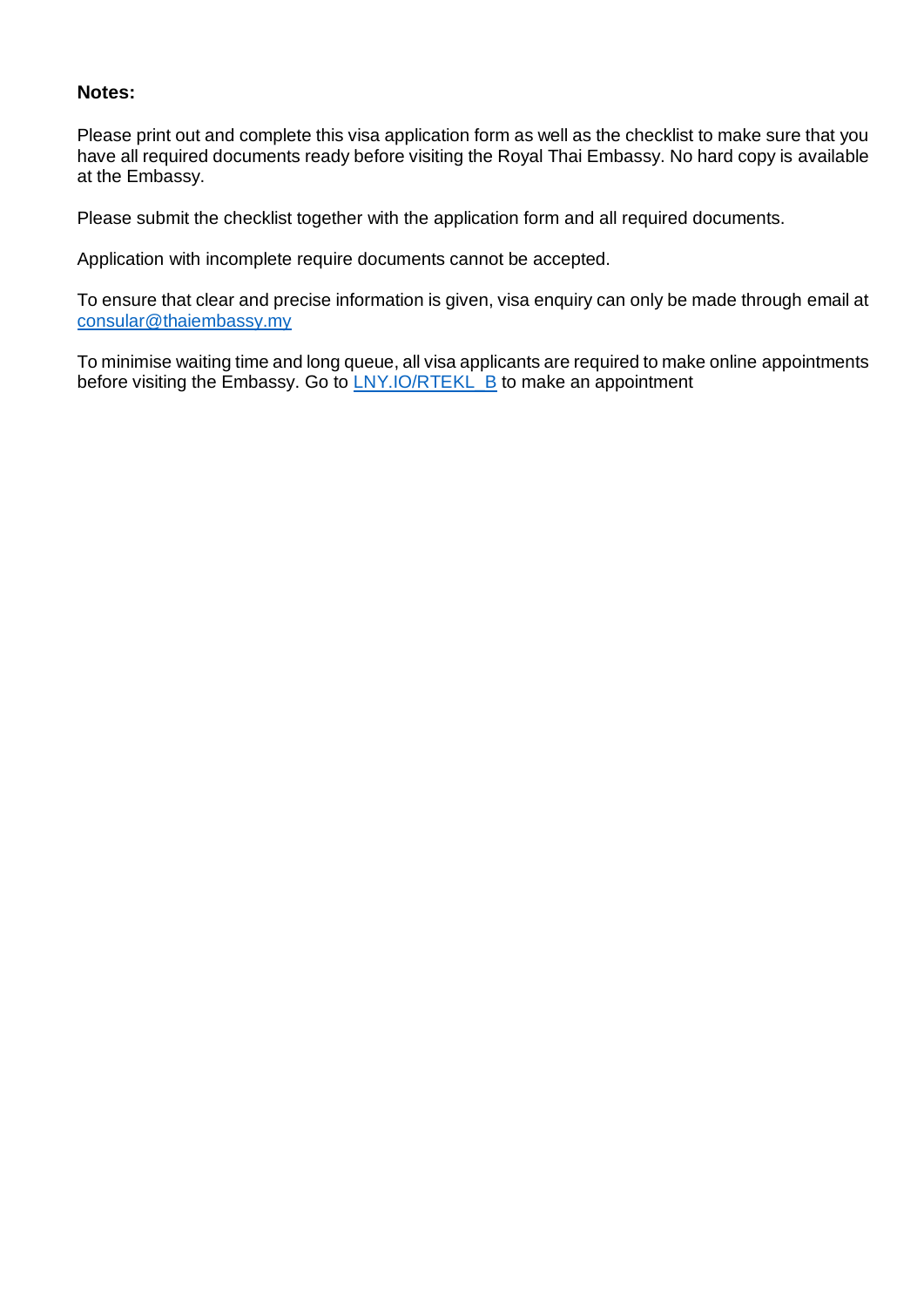# Check List

Please complete and submit together with the application form

Application with incomplete documents shall not be accepted.

## SPECIAL TOURIST VISA (STV)

#### Purpose of visit: Tourism

#### Required Documents:

| 1. | Original Passport with at least 12-month validity and 2 blank visa pages                                                                                                                                                                                                                                                                                                                                                                                                                                          |
|----|-------------------------------------------------------------------------------------------------------------------------------------------------------------------------------------------------------------------------------------------------------------------------------------------------------------------------------------------------------------------------------------------------------------------------------------------------------------------------------------------------------------------|
| 2. | For Non-Malaysians, proof of permanent resident status in Malaysia (PR card)                                                                                                                                                                                                                                                                                                                                                                                                                                      |
| 3. | 2 copies of completed visa application form                                                                                                                                                                                                                                                                                                                                                                                                                                                                       |
| 4. | 2 copies of passport (ID page) and 2 copies of PR card (if applicable)                                                                                                                                                                                                                                                                                                                                                                                                                                            |
| 5. | The applicant's original bank statement or bank book. The bank statement must<br>show the account's name and number, balance and history of transactions of the<br>last 6 months with the fund no less than THB 500,000 or equivalent<br>OR proof of the full ownership of a condominium in Thailand<br>OR proof of buying or leasing of a condominium in Thailand that the applicant has<br>already paid for worth at least 25% of its total value.                                                              |
|    | 6. Health insurance policy which covers the period that the applicant intends to stay in<br>Thailand with a coverage of no less than THB 40,000 for out-patient treatment and<br>THB 400,000 for in-patient treatment or equivalent.                                                                                                                                                                                                                                                                              |
| 7. | Proof of complete payment for an Alternative State Quarantine (ASQ) or Alternative<br>Hospital Quarantine (AHQ) booking for 14 days at one of the hotels/hospitals as<br>approved by the Thai authorities                                                                                                                                                                                                                                                                                                         |
| 8. | Proof of payment for accommodation for the whole period of stay in Thailand (the<br>receipt must state the tax payer number of the relevant hotel/accommodation)<br>OR proof of the full ownership of a condominium in Thailand<br>OR proof of buying or leasing of a condominium in Thailand that the applicant has<br>already paid for worth at least 25% of its total value.<br>OR proof of relationship with the main applicant (in case of spouses and children<br>under 20 years old of the main applicant) |
|    | B.1.200                                                                                                                                                                                                                                                                                                                                                                                                                                                                                                           |

Visa Fee: RM 300.-

Fee is exempted for nationals of Malaysia, Singapore, Republic of Korea and Tunisia.

#### In submitting the application, I understand that:

- Additional documents may be requested as deemed necessary by the Royal Thai Embassy.
- The application may be rejected without reason provided and the fees cannot be refunded.

……………………………………..

Applicant's Signature